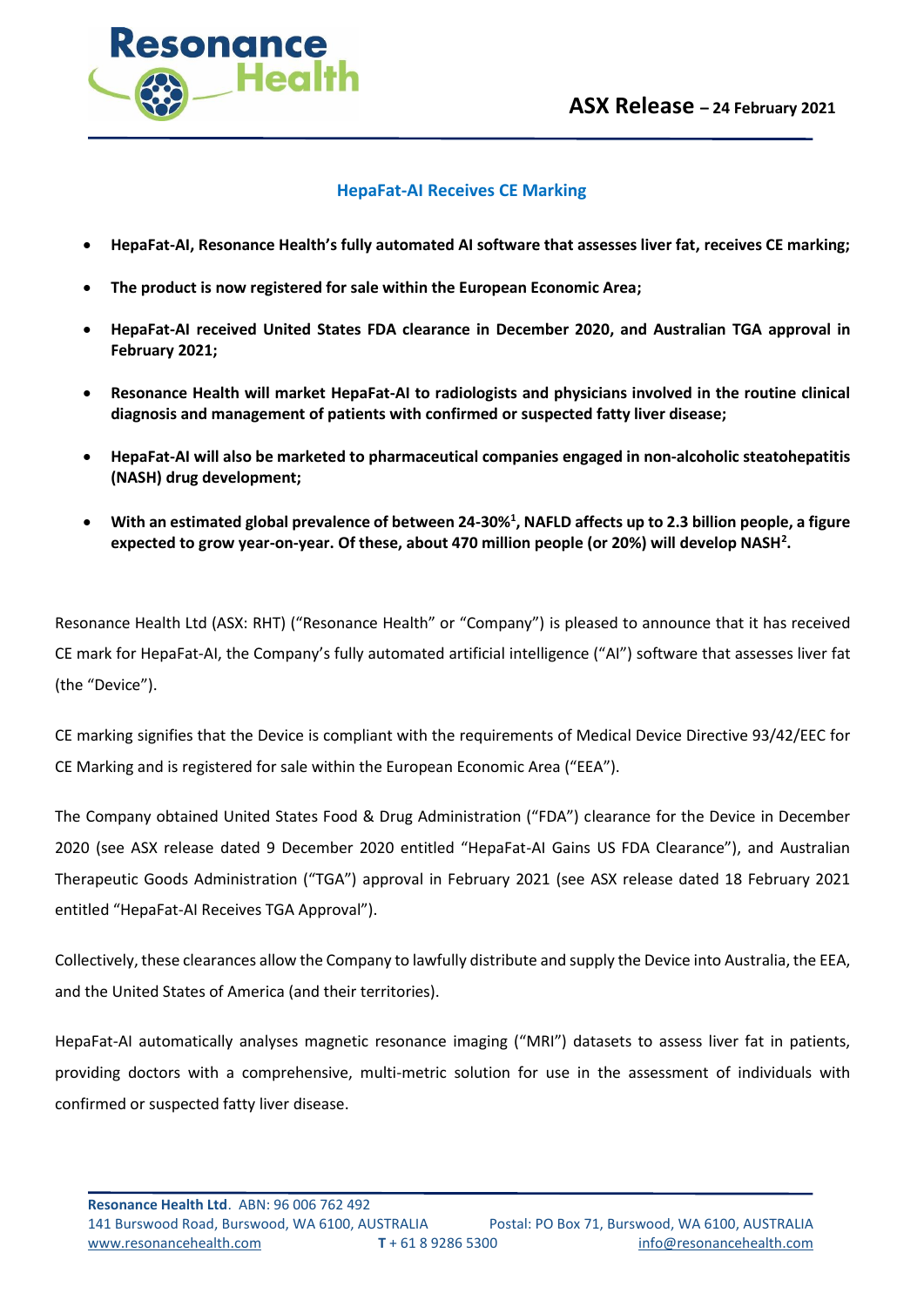

HepaFat-AI assesses these images and provides the following information on the resultant patient report (a sample report can be seen in Annex A to this announcement):

- 1. **NASH-CRN Steatosis Grading** HepaFat AI is the only regulatory cleared imaging technology capable of reporting a standardised steatosis grade that is substantially equivalent to a histopathologist NASH-CRN score. Steatosis grading until now has required a histopathological assessment of a patient's liver fat levels from a liver biopsy (this has previously been considered the gold standard for clinical assessment of liver fat).
- 2. **Proton Density Fat Fraction (PDFF)** Provides the commonly reported liver MR fat metric from imaging and spectroscopy. PDFF has been widely shown to correlate with the degree of hepatic steatosis, with a cut-off of 5% being indicative of non-alcoholic fatty liver disease ("NAFLD").
- **3. Volumetric Liver Fat Fraction (VLFF)**  Provides an MR liver fat metric that correlates with hepatocyte macro-vesicular fat volume.
- 4. Includes a **Liver Fat Distribution Map** for illustrative purposes.

The treating physician can use this information to: monitor patients undergoing weight loss management; to screen the livers of live donors for transplant suitability; monitor patients with or suspected to have NAFLD or the more serious subtype, non-alcoholic steatohepatitis ("NASH"); drug induced fatty liver; pancreatic insufficiency.

The Company will market HepaFat-AI to radiologists and physicians involved in the routine clinical diagnosis and management of patients with confirmed or suspected fatty liver disease. Clinicians and radiologists will soon be able to access HepaFat-AI via Resonance Health's own cloud-based portal. The Company is also assessing the use of radiology-based channel partners for direct route to market.

HepaFat-AI will also be marketed to pharmaceutical companies engaged in NASH drug development due to the highly standardised and reproducible nature of the AI solution. As HepaFat-AI is validated for all the major MRI scanner makes and models, it is ideally suited for these purposes, particularly in NASH multi-center trials which require standardised workflows to ensure clinically meaningful data is generated. Moreover, as HepaFat-AI can deliver data in near real-time, investigators can respond rapidly if adaptive trial protocols are implemented, which is particularly advantageous in recently designed NASH studies. Additionally, HepaFat-AI's unique capability of reporting a 'pathologist's equivalent' steatosis grade could help bridge the gap caused by the reportedly high screening failure rates (up to 50%) as evidenced by liver biopsy in patients recruited to NASH trials<sup>3</sup>.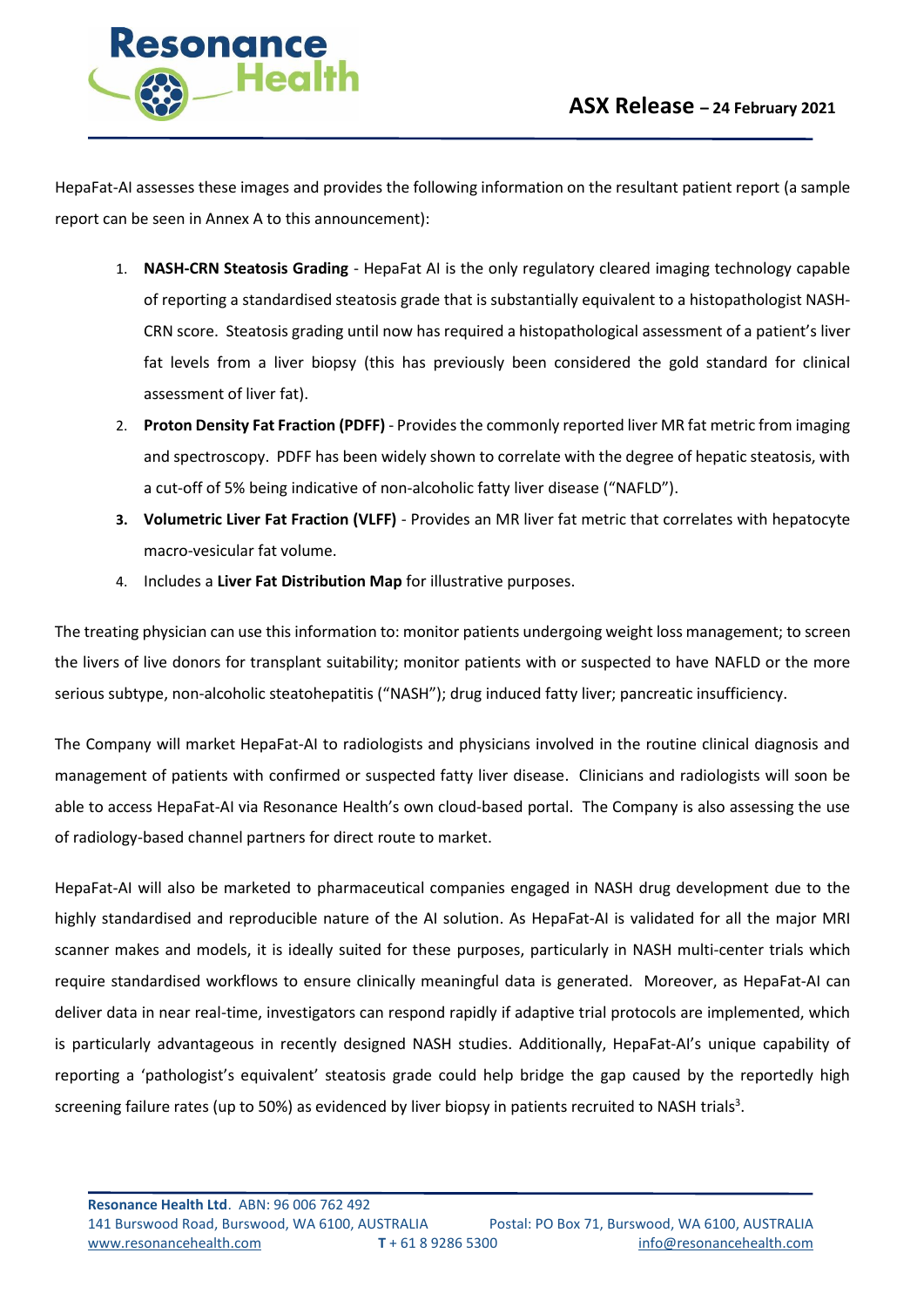

The Company has commenced investigating reimbursement for HepaFat-AI in the United States of America.

Additional work in machine learning is continuing with the Company remaining focused on developing and deploying cutting-edge assistance tools for clinicians and radiologists for various disease states. Further updates will be provided as work progresses.

#### **Authorised by**

This announcement has been authorised for release in accordance with the delegated authority of the Board of Directors of Resonance Health Limited.

#### **About Resonance Health**

Resonance Health is an Australian healthcare company specialising in the development and delivery of noninvasive medical imaging software and services. Resonance Health has gained endorsement by leading physicians worldwide for consistently providing high quality quantitative measurements essential in the management of particular diseases. The Company's products are used globally by clinicians in the diagnosis and management of human diseases and by pharmaceutical and therapeutic companies in their clinical trials. Resonance Health's dedication to scientific rigour has enabled it to achieve regulatory clearances on a number of software products (SaMD) in the US, Europe, and Australia, including FerriSmart®, an artificial intelligence product that quantifies iron concentration in the liver. The Company has also recently received US FDA regulatory clearance for a second artificial intelligence tool, HepaFat-AI. The Company is working on several other developments including, among others, ALERTE-PE, which is an AI tool for the automated review of chest CT scans of patients with suspected pulmonary embolism.

### **For further information please contact:**

Chad Tondut Communications Manager, Resonance Health E: [chadt@resonancehealth.com](mailto:chadt@resonancehealth.com) P: +61 (0)8 9286 5300

- 1. Sayiner M, Koenig A, Henry L, Younossi ZM. Epidemiology of nonalcoholic fatty liver disease and nonalcoholic steatohepatitis in the United States and the rest of the world. Clinics in Liver Disease. 2016;20:205-214
- 2. Kaufmann, B., Reca, A., Wang, B. et al. Mechanisms of nonalcoholic fatty liver disease and implications for surgery. Langenbecks Arch Surg (2020).<https://doi.org/10.1007/s00423-020-01965-1>
- 3. Loomba et al (2018), The ASK1 Inhibitor Selonsertib in Patients With Nonalcoholic Steatohepatitis: A Randomized, Phase 2 Trial. Hepatology: 67 (2), 549-559.